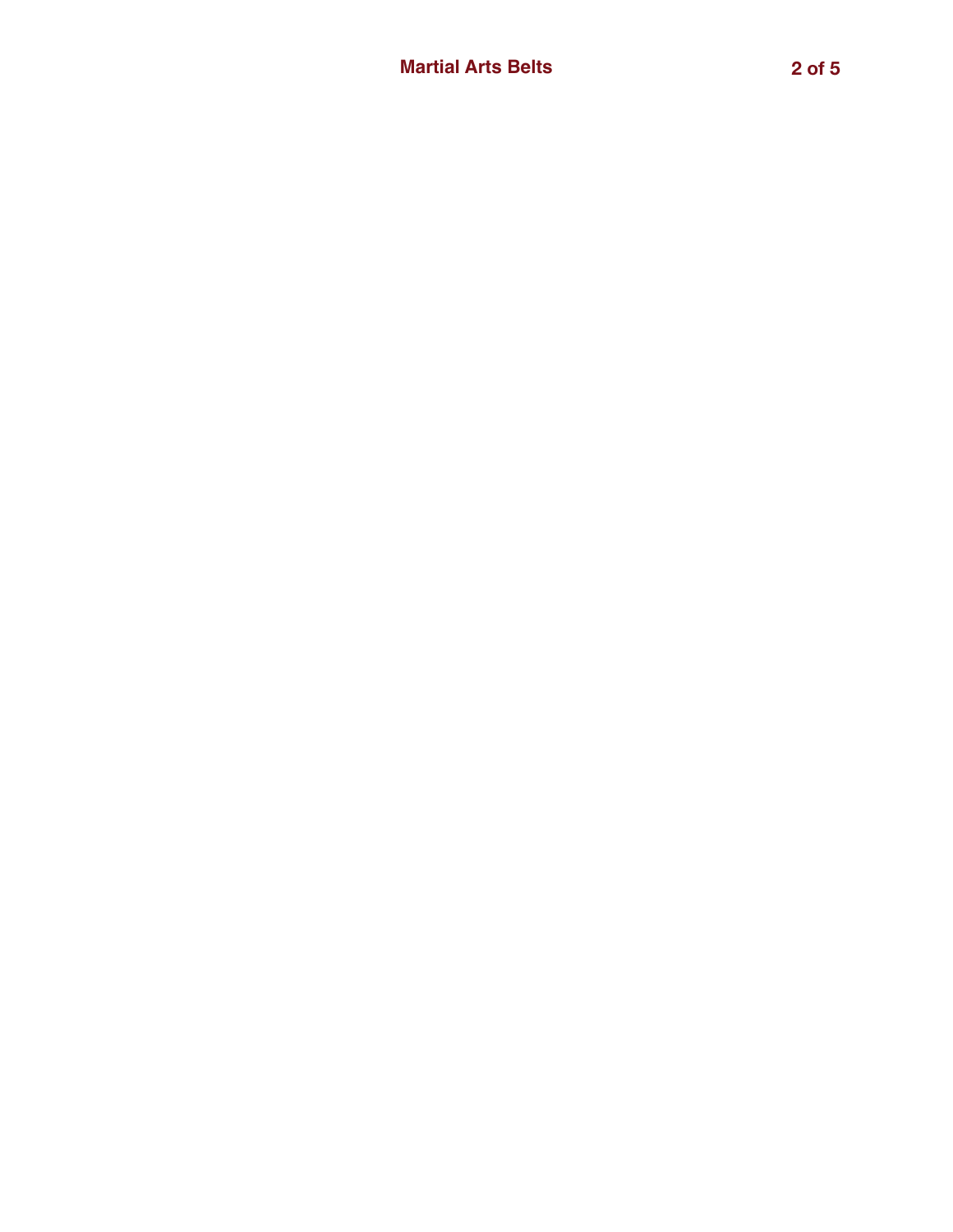## **Belts**

Every new student of Grace Martial Arts begins as a White Belt in Yon Ch'uan Martial Arts. Each belt and stripe includes a memory verse and character qualities and martial arts techniques. The time between belt testings below Black Belt is usually three months of continual classes.

If a student comes into the GMA program and has previous martial arts experience and proof of rankings (certificates, letters from previous instructors, etc.), they may be promoted more rapidly in Yon Ch'uan. The final decision about ranking and testing is determined by your GMA instructor.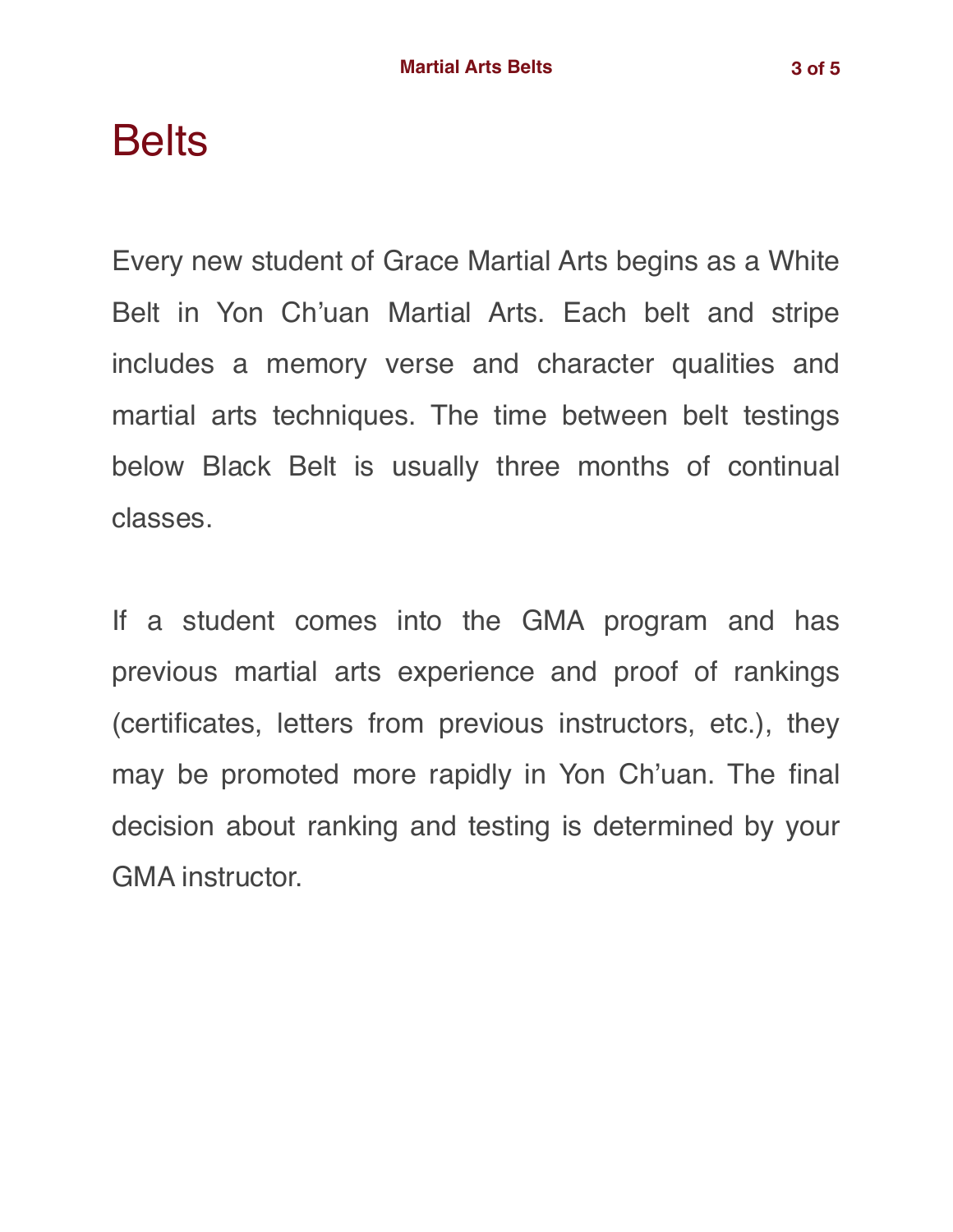We want children to be strong of body, mind and spirit. Each class begins with prayer and a time of exercise for health and fitness. Children will learn about showing respect to their parents, teachers and fellow students.

Students will receive a certificate and colored belt with each new numbered kyu or dan rank. They will receive one or more stripes on their colored belt between numbered rankings (except for belts that do not have a stripe).



Download the [Yon Ch'uan Martial Arts Black Belt Study](https://gracemartialarts.files.wordpress.com/2021/05/gma-black-belt-study-guide-2021b.pdf) [Guide here](https://gracemartialarts.files.wordpress.com/2021/05/gma-black-belt-study-guide-2021b.pdf)